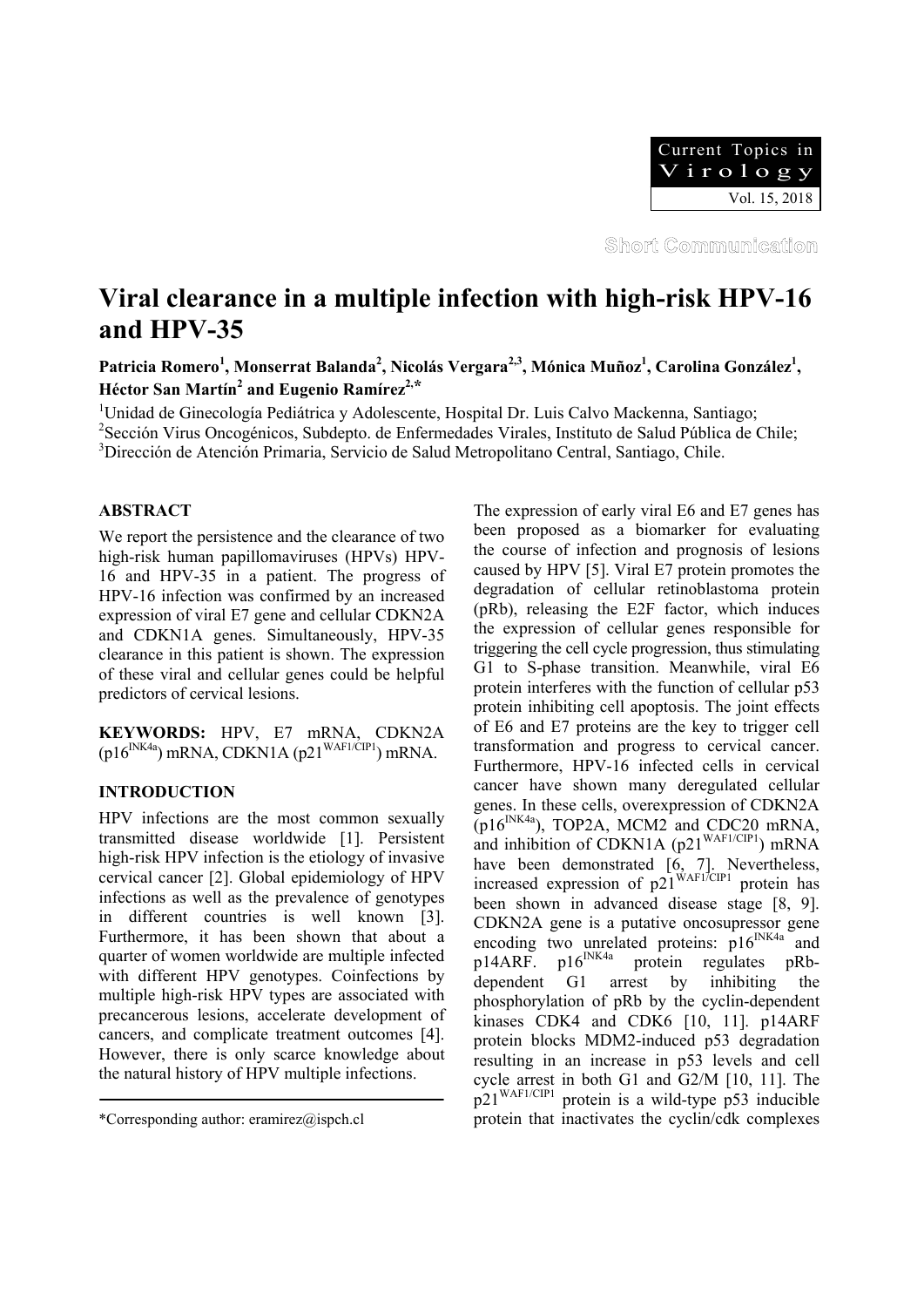blocking the cell cycle progression in the G1–S transition with the consequent inhibition of apoptosis [12]. However, p21<sup>WAF1/CIP1</sup> can independently promote oncogenesis of its antiapoptotic activity by promoting the assembly of complexes of cyclin D with CDK4 or CDK6 without inhibiting their kinase activity [13]. The level of expression of these cellular genes has been suggested as biomarkers for the prognosis of progress of viral infection. Here we describe a clinical case in which the progress of genital lesions caused by multiple infection with two high-risk HPV genotypes was molecularly evaluated. To study the progress of infection, we evaluated the viral load and levels of mRNA of viral E7 gene, and cellular CDKN2A ( $p16^{INK4a}$ ) and CDKN1A (p21<sup>WAF1/CIP1</sup>) genes.

# **CASE REPORT**

In this study we present the case of an asymptomatic woman of 25 years of age whose boyfriend had genital condyloma. She underwent bone marrow transplantation for severe aplastic anemia when she was 12 years old. She was not receiving inmunosupresive therapy at the beginning of the gynecological follow up. She has been clinically evaluated since October 2014 at the gynecology department of the East Reference Hospital of Metropolitan Health Service (Dr. Luis Calvo Mackenna Hospital) Santiago. The external genital exam was normal, wherein a cervical ectropion was visualized in the cervix. Pap test done on June 2014 showed a normal cytology. Also, this patient had normal parameters according to hemogram analysis. Three swabs of uterine cervix were obtained during the follow-up (October 2014, May 2015 and July 2015) for virological diagnosis and molecular analysis. Serological assays for anti-HIV and anti-*T. pallidum* were negative. She was referred to an oncology gynecologist for follow-up and study in 2015. Colposcopy showed a cervical lesion, which was biopsied, and the report confirmed a L-SIL (Low grade squamous intraepithelial lesion) in January 2016. Later, she was studied by means of colposcopic exams every six months. This patient agreed to participate in the study and signed an informed consent form. This case study was done according to the guidelines of the National Cancer Program of Chile.

# **Molecular biology methods**

Molecular viral diagnosis and HPV typing were performed by real time PCR (Polymerase Chain Reaction) and PCR-RLB (Reverse Line Blotting) of L1 HPV gene, respectively [14]. PCR-RLB was performed with equal amount of purified DNA from each sample to normalize the hybridization signal. Quantitation of viral E7 gene by real time PCR was made to determine the viral load of HPV-16. A standard curve with cloned E7 plasmid was made for quantitative real PCR, using SiHa cells (infected with HPV-16) as a control positive and β-globin gene as reference. Viral load was measured as the ratio of copy number of HPV-16 E7 gene/copy number of β-globin gene. Expression of E7, CDKN2A and CDKN1A mRNA was determined by real time RT-PCR with a standard curve for each gene with SiHa cells. Relative quantitation was done using the comparative threshold cycle (ΔΔCt) formula with HPRT as the endogenous housekeeping gene. Standard curves for the values of E7, CDKN2A and CDKN1A mRNA and HPRT mRNA were generated using cDNA from SiHa cells. All assays were carried out in triplicate and the average value was used for calculations.

# **RESULTS**

In the first sample (October, 2014) multiple infection with HPV-16 and HPV-35 was determined (Figure 1). This multiple infection was also detected seven months later, when the second sample was taken (May, 2015). Similar HPV-16 reactivity was detected in both samples (Figure 1). However, the level of HPV-35 reactivity in the second sample was found to be strongly decreased compared to the first sample. In the third sample, HPV-16 reactivity was similar to the other two samples whereas HPV-35 showed almost negative reactivity (Figure 1). These results suggest a persistent HPV-16 infection and a simultaneous clearance of HPV-35 infection.

The viral loads of HPV-16 were 3.25, 2.96 and 3.61 in the first, second and third sample, respectively. These results suggested similar values of HPV-16 viral load during the follow-up (Table 1). Furthermore, these findings were consistent with those detected by PCR-RLB,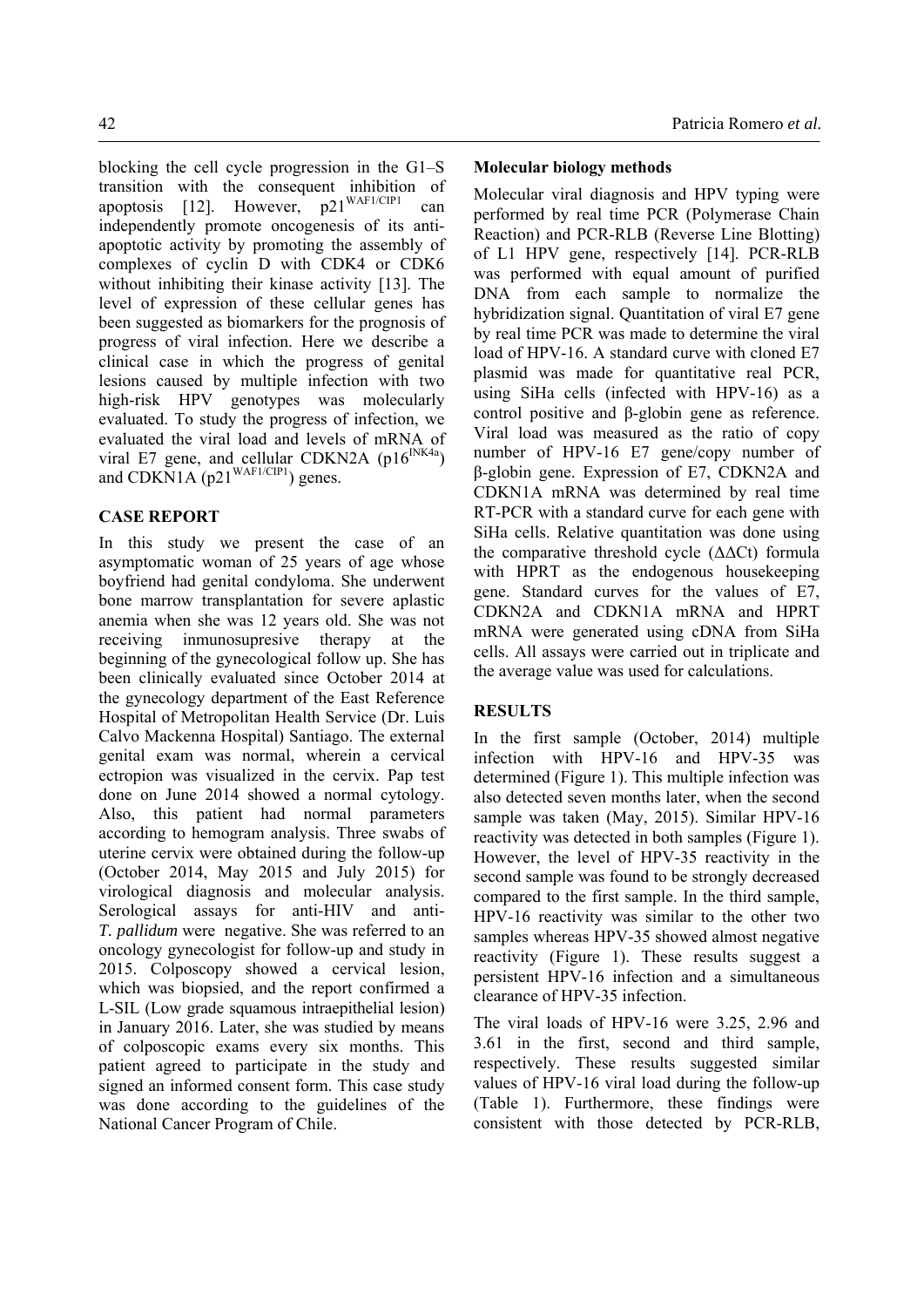

**Figure 1.** Detection of L1 HPV gene among three cervical samples from a multiple infected woman by PCR-RLB assay. Representative PCR-RLB assay of DNA (50 ng) from cervical samples. Lanes are: 1. Negative control (K-652 cells), 2. HPV-16 positive control (SiHa cells), 3. HPV-18 positive control (HeLa cells), 4. First sample of patient (October, 2014), 5. Second sample of patient (May, 2015), 6. Third sample of patient (July, 2015). HLA: the hybridization signal of this internal control gene for each sample and the control. Arrows show the hybridization signals of L1 HPV-16, L1 HPV-18, L1 HPV-35 and HLA genes.

Table 1. Changes in E7, CDKN2A (p16<sup>INK4a</sup>), and CDKN1A (p21<sup>WAF1/CIP1</sup>) mRNA and HPV viral load in a multiple infected patient. Viral load was determined as HPV E7 gene copies/β-globin gene copies. Expression of E7, CDKN2A and CDKN1A mRNA was determined by real time RT-PCR and relative quantitation (ΔΔCt) methods using HPRT as the endogenous housekeeping gene. Data are reported as means  $\pm$  SD levels. 1. First sample (October, 2014), 2. Second sample (May, 2015), 3. Third sample (July, 2015).

| Sample n° | ΔΔCt<br>E7 mRNA | ΔΔCt<br>$p16^{INK4a}$ mRNA | ∆∆Ct<br>$p21^{\text{WAFI/CIP1}}$ mRNA | <b>HPV E7</b> gene<br><b>Viral load</b> |
|-----------|-----------------|----------------------------|---------------------------------------|-----------------------------------------|
|           | $1.02 \pm 0.25$ | $0.90 \pm 0.21$            | $0.55 \pm 0.30$                       | $3.25 \pm 0.27$                         |
|           | $1.07 \pm 0.13$ | $0.98 \pm 0.14$            | $0.95 \pm 0.18$                       | $2.96 \pm 0.35$                         |
|           | $1.93 \pm 0.17$ | $2.19 \pm 0.16$            | $0.83 \pm 0.19$                       | $3.61 \pm 0.23$                         |

where the three samples showed similar reactivity with HPV-16 probe (Figure 1).

Furthermore, the expression of E7 viral gene was similar in the first and second sample. However, the level of this mRNA showed a significant increase of 1.93 times in the third sample (Table 1). Similarly, CDKN2A  $(16^{INK4a})$  mRNA levels were 0.90 and 0.98 in the first and second sample, respectively. But, it showed a significant increase of 2.19 times in the third sample (Table 1). Finally, the level of CDKN1A  $(p21^{WAF1/CIP1})$ mRNA was similar in all the samples. Its gene expression fluctuated between 0.55 and 0.95 (Table 1). This variation was not significant.

## **DISCUSSION**

The reactivity of L1 gene obtained by PCR-RLB simultaneously showed a clearance of the HPV-35 DNA and the persistence of the HPV-16 DNA during the follow-up. The viral load of HPV-16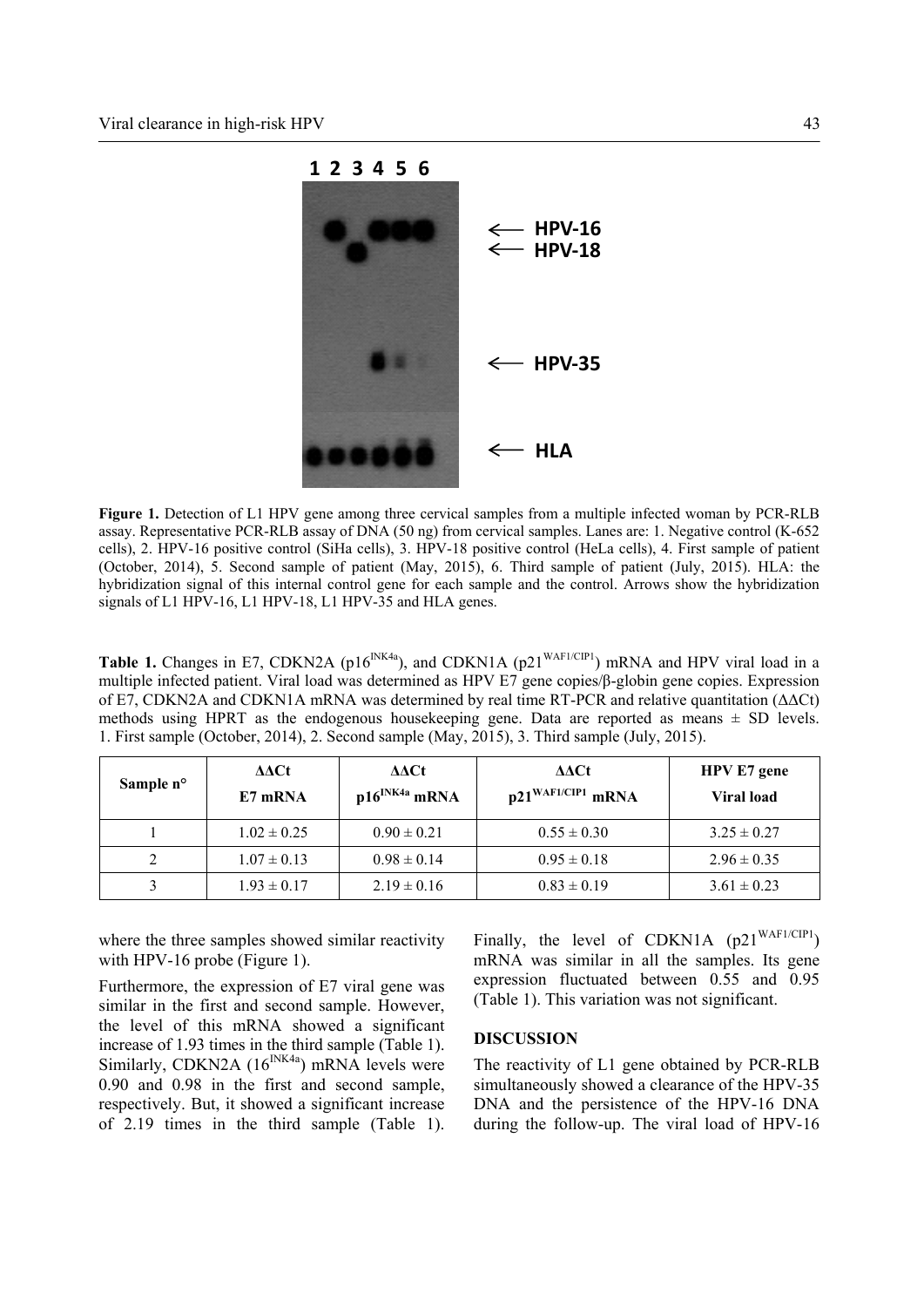showed similar levels in the three samples according to the reactivity detected with HPV-16 L1 gene by PCR-RLB. Consequently, these findings suggest a clearance of HPV-35 and a persistence of HPV-16 in this patient during the studied period of time (eight months). Moreover, the level of HPV-16 E7 mRNA increased significantly during the follow-up. This increased level of E7 transcript should suggest an increased synthesis of E7 viral protein. Nevertheless, our study represents a limited approach because we did not quantify E7 protein. High levels of E7 protein and mRNA have been suggested as biomarkers of the progress of HPV infection [15, 16]. We could detect a variation in the level of HPV-16 E7 mRNA from 1.02/1.07 to 1.93 units of relative quantity during the 8 months of followup in this patient. The increased expression of E7 mRNA was coincident with the clinical evolution from an asymptomatic stage to a low grade squamous intraepithelial lesion. This finding would support E7 mRNA as a predictor of the progress of HPV infection.

Both cellular transcripts,  $16^{INK4a}$  and  $p21^{WAF1/CIP1}$ , have been suggested as biomarkers of high-grade cervical lesions [17, 18]. An increased expression of CDKN2A gene was detected in this patient during the follow-up. However, CDKN1A mRNA levels were similar during the follow-up period. These findings suggest that increased levels of CDKN2A cellular transcripts could be a predictor for the development of lesions. To date, the only widely recommended test for triage of HPVinfected women and reducing the number of colposcopies in HPV-based screening is cytology. However, the sensitivity of cytology is affected by multiple factors such as quality of sampling, staining technique, training of professional staff, etc. Consequently, we suggest that both viral E7 and cellular CDKN2A  $(16^{INK4a})$  mRNAs could be helpful predictors for the progress of HPV infection and development of lesions in high-risk HPV-infected women.

## **CONCLUSION**

The persistence of the HPV-16 infection and the clearance of the HPV-35 were demonstrated in a patient after 8 months of follow-up. Increase in E7

and CDKN2A mRNA levels was determined in cervical samples before the development of cervical lesion. Consequently, both mRNA levels could serve as useful biomarkers of the progress of HPV infection.

#### **CONFLICT OF INTEREST STATEMENT**

None to declare.

### **REFERENCES**

- 1. Muñoz, N., Bosch, F. X., de Sanjosé, S., Herrero, R., Castellsagué, X., Shah, K. V., Snijders, P. J. and Meijer, C. J. 2003, N. Engl. J. Med., 348, 518.
- 2. Moscicki, A. B., Schiffman, M., Burchell, A., Albero, G., Giuliano, A. R., Goodman, M. T., Kjaer, S. K. and Palefsky, J. 2012, Vaccine, 30, F24.
- 3. Bruni, L., Barrionuevo-Rosas, L., Albero, G., Serrano, B., Mena, M., Gómez, D., Muñoz, J., Bosch, F. X. and de Sanjosé, S. 2017, ICO/IARC Information Centre on HPV and Cancer (HPV Information Centre). Human Papillomavirus and Related Diseases in the World. Summary Report 27 July 2017. [Date Accessed] http://www.hpvcentre.net/ summaryreport.php
- 4. Trottier, H., Mahmud, S., Costa, M. C., Sobrinho, J. P., Duarte-Franco, E., Rohan, T. E., Ferenczy, A., Villa, L. L. and Franco, E. L. 2006, Cancer Epidemiol. Biomark Prev., 15, 1274.
- 5. Bodily, J. and Laimins, L. 2011, Trends in Microbiol., 19, 33.
- 6. Santin, A. D., Zhan, F., Bignotti, E., Siegel, E. R., Cané, S., Bellone, S., Palmieri, M., Anfossi, S., Thomas, M., Burnett, A., Kay, H. H., Roman, J. J., O'Brien, T. J., Tian, E., Cannon, M. J., Shaughnessy, J. Jr. and Pecorelli, S. 2005, Virology, 331, 269.
- 7. Wong, Y., Cheung, T., Tsao, G., Lo, K. W., Yim, S. F., Wang, V. W., Heung, M. M., Chan, S. C., Chan, L. K., Ho, T. W., Wong, K. W., Li, C., Guo, Y., Chung, T. K. and Smith, D. I. 2006, Int. J. Cancer, 118, 2461.
- 8. Cheung, T. H., Lo, K. W., Yu, M. M., Yim, S. F., Poon, C. S., Chung, T. K. and Wong, Y. F. 2001, Cancer Lett., 172, 93.